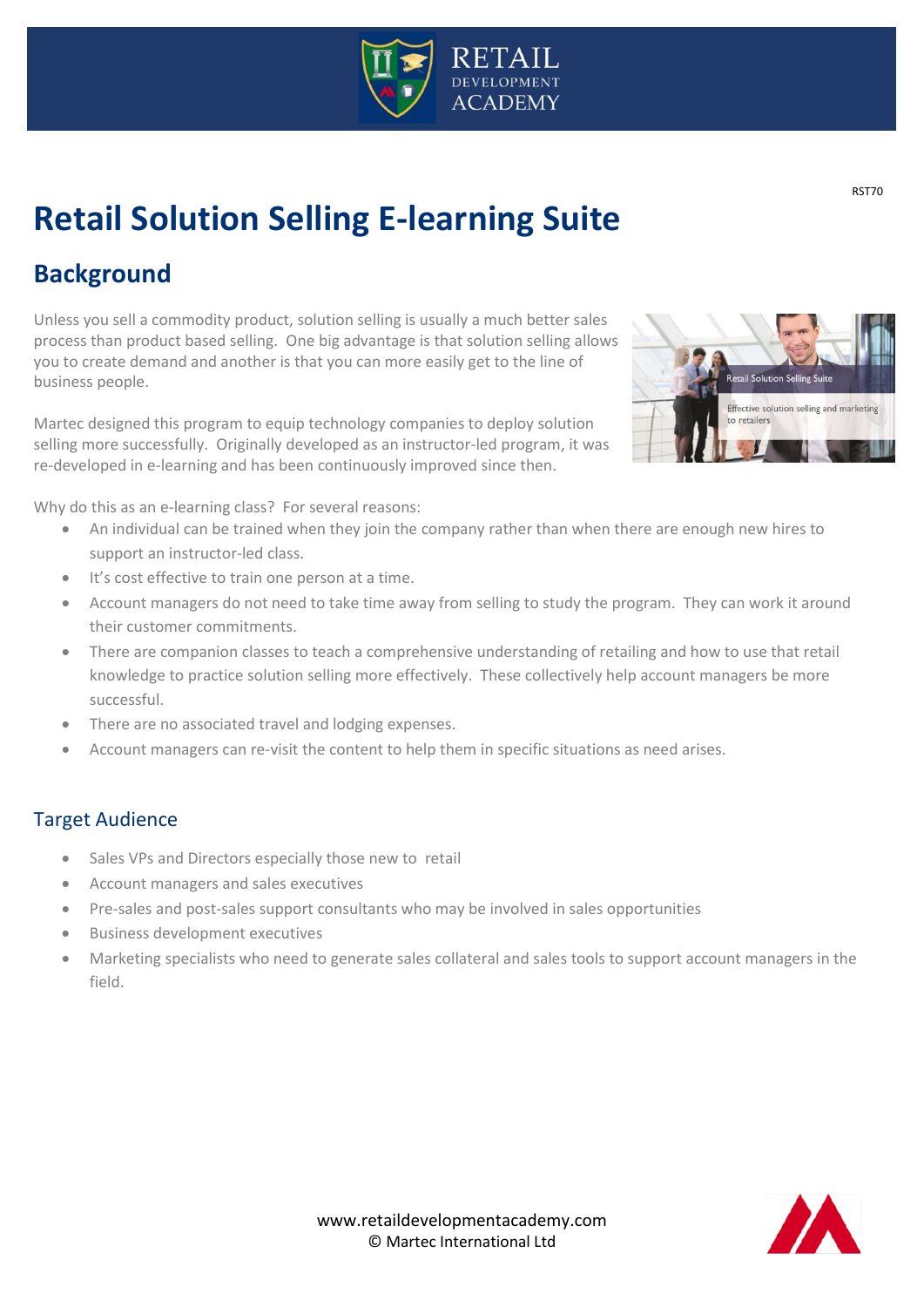# Objectives of the Suite

The objectives for the different classes in the Retail Solution Selling suite are to equip you to:

- 1. Target Account Research and Analysis
	- Utilize knowledge gained from store visits to help in understanding a retailer's needs and issues
	- Find and interpret current financial and strategy data for a retailer
	- Select appropriate peer retailers for comparisons with your target account
	- Combine several disparate sources of data into a cohesive understanding of your target account
- 2. Solution Chains
	- Explain the concept of solution chains
	- Identify the four things that improve profitability for retailers
	- Understand how to relate your solutions to:
		- Improving customer service Increasing sales Increasing gross margins Reducing expenses Reducing shrink Improving inventory turns
- 3. Solution Selling Vs Product Selling
	- Define product and solution selling
	- Outline the advantages and disadvantages of each type of selling
	- Identify the different types of technology buyers and how to sell to them most successfully
	- Explain the steps necessary to carry out solution selling successfully
- 4. Developing the Sales Plan
	- Identify the right executives / stakeholders for your solution and engage them effectively
	- Describe the reasons why retailers want to see vendors and what you can bring of value to them
	- Explain the concept of layered selling
	- Describe different ways to get access to the stakeholders in the account
	- Formulate initial contact strategies to get access to the relevant stakeholders
	- Explain the Capex decision making process
- 5. Building the business case and ROI
	- Describe techniques for building the business case for a proposed investment
	- Apply those techniques to quantify the business benefits and the costs
	- Determine the return on investment achievable with the project
	- Describe the factors that you need to take into account when building a business case



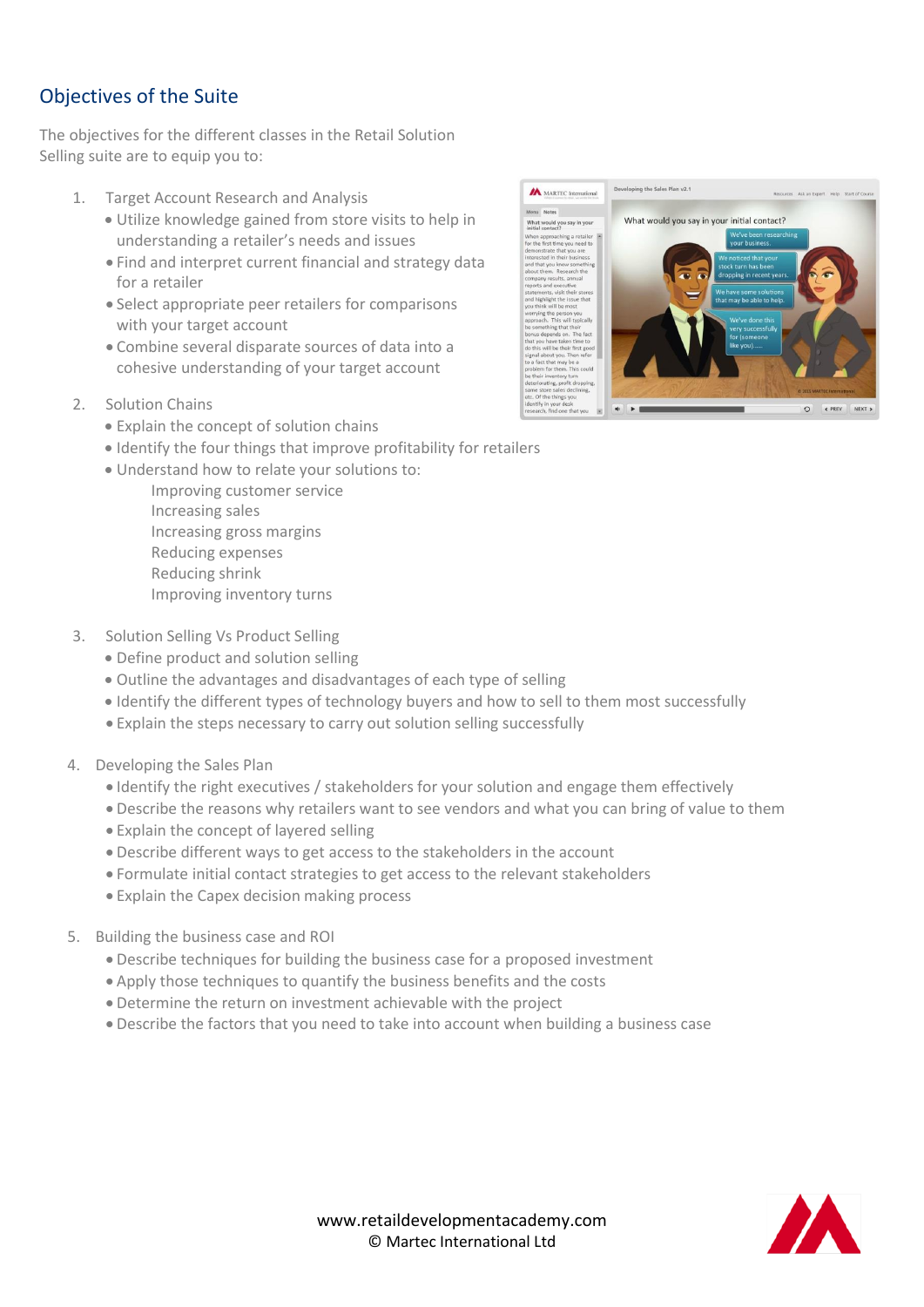### Course Overview

Retail Solution Selling is a self-paced web-based training program. All a student needs to run the suite is access to a PC and a web browser. The suite is hosted on the Retail Development Academy's Learning Management System and offered at a one-time fee of \$360 (£288 and €331) per student. Upon payment, an account number and password are issued, which are valid for 1 year. The program takes around 6 hours to study. Within the purchased period, students can re-visit the material as often as they wish. Each module can be purchased separately at a cost ranging from \$45 to \$77 per student (depending on module) for 1 year's access. Individual modules take about 1 hour each to study.

Companies may also purchase a corporate licence which provides unlimited access within the company's own organisation. Prices are available on request.

# Program Contents

- **1. Target Account Research and Analysis**
	- Account planning process
	- Planning phases of solution selling process
	- Store walk-through checklist
	- Desk research sources
	- Pre-account planning research
	- Things to look for check list
	- Financial analysis case study
	- Selecting a peer group
	- Productivity comparison case study
	- Analysis of desk research and other knowledge
	- Current issues in the account
	- Account planning process
	- The account plan
	- Your company's issues, factors and barriers to success
	- SWOT analysis of the account
	- SWOT analysis case study
	- Business goals and critical success factors for the account
	- Example business goals and critical success factors
	- Possible opportunities
	- An important observation
	- Executive interview check lists
	- Some key questions to ask
	- Targeted question guide
	- Summary
	- Mastery test



- **2. Solution Chains**
	- Industry profitability drivers
	- Solution chain example
	- Improving customer service example
	- Solution chain process
	- $\bullet$  Business objective increase sales
	- $\bullet$  Business objective increase gross margins
	- Business objective reduce expenses
	- $\bullet$  Business objective reduce shrink
	- Business objective improve inventory turns
	- Summary
	- Mastery test



#### **3. Solution Selling vs Product Selling**

- Why solution selling is becoming more important
- Definition of solution selling
- Traditional selling comparison
- Pros and cons of traditional selling
- Retailers attitudes towards buying technology
- Skills required for solution selling
- Matching the right selling technique to the account situation
- Mastery test